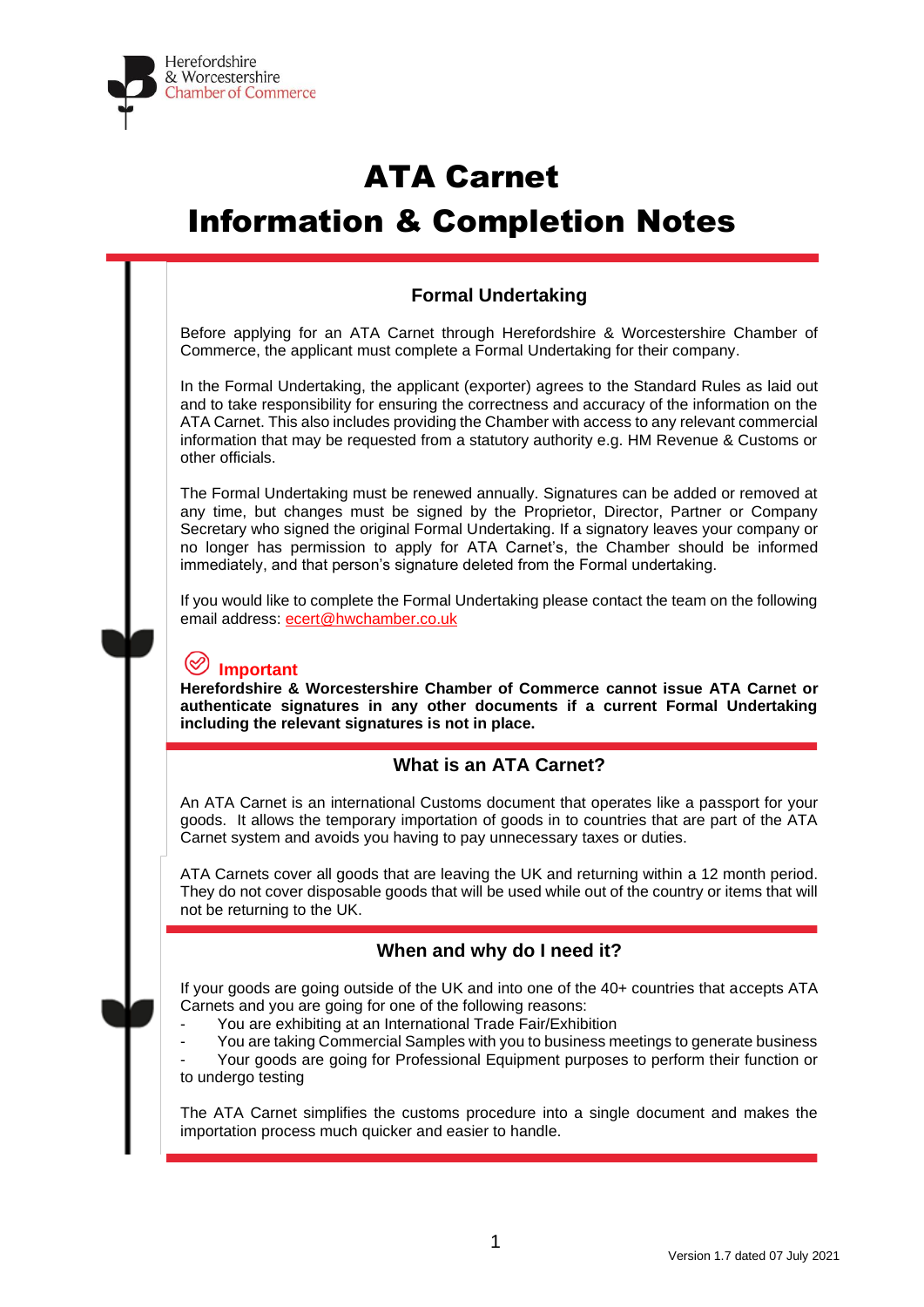

# **How to apply for an ATA Carnet**

Applications for ATA Carnet's must be made online through the eCert website. Register your company on [https://www.ecert.sgs.com/uk/.](https://www.ecert.sgs.com/uk/) Your account will be ready to use once the Chamber has received your formal undertaking and has activated your eCert account.

# **How to complete an ATA Carnet**

To complete your application, the following rules and instructions should be followed:

**Box A. Holder name and address** will automatically populate. If this needs to be changed you can click into the box and amend line by line or click on your 'stored data' and add/edit the exporter details.

#### **Box B. Represented by**

Add the names of all the people who will accompany the Carnet or, if not yet known, choose 'any authorised representative'. If entering individual names, leave 'print ''plus any authorised representative'' ticked. This will enable the holder to authorise additional persons at a later date if needed.

#### **Box C. Intended Use of Goods**

Tick each relevant category (more than one can be selected if necessary) and select your goods type from the drop-down menu.

# **Important**

**Not all countries accept all categories for intended use.**

#### **Box P. Destination and Transit Countries**

Add all countries you are using the Carnet for (make sure you click 'add' once you have selected the country). The Carnet can only be used in the country/countries listed in Box P. These country/countries will also inform the value of the guarantee and the premium if securing the Carnet via our in-house indemnity scheme.

You must also enter the number of exits from the UK.

# **Important**

**You can add more countries after the Carnet has been issued, but in order to do this the Carnet must be returned to the chamber to add to Box P on the front cover manually. Therefore, it is best to list all required countries upon application.**

#### **Reverse. General List**

This is a list of all the goods you are taking, and need covered on the Carnet (do not include consumable items). There are a few ways you can supply your general list:

a) Create in eCert by filling out the boxes in the eCert template 'Hd' denotes a heading e.g. case description, if required.

b) Download/Upload CSV

- i. Download the CSV template for excel
- ii. Complete the excel spreadsheet, one line per item. Enter either 'True' or 'False' for the heading. Save the spreadsheet as a CSV file.
- iii. Upload the completed and save CSV list file to eCert.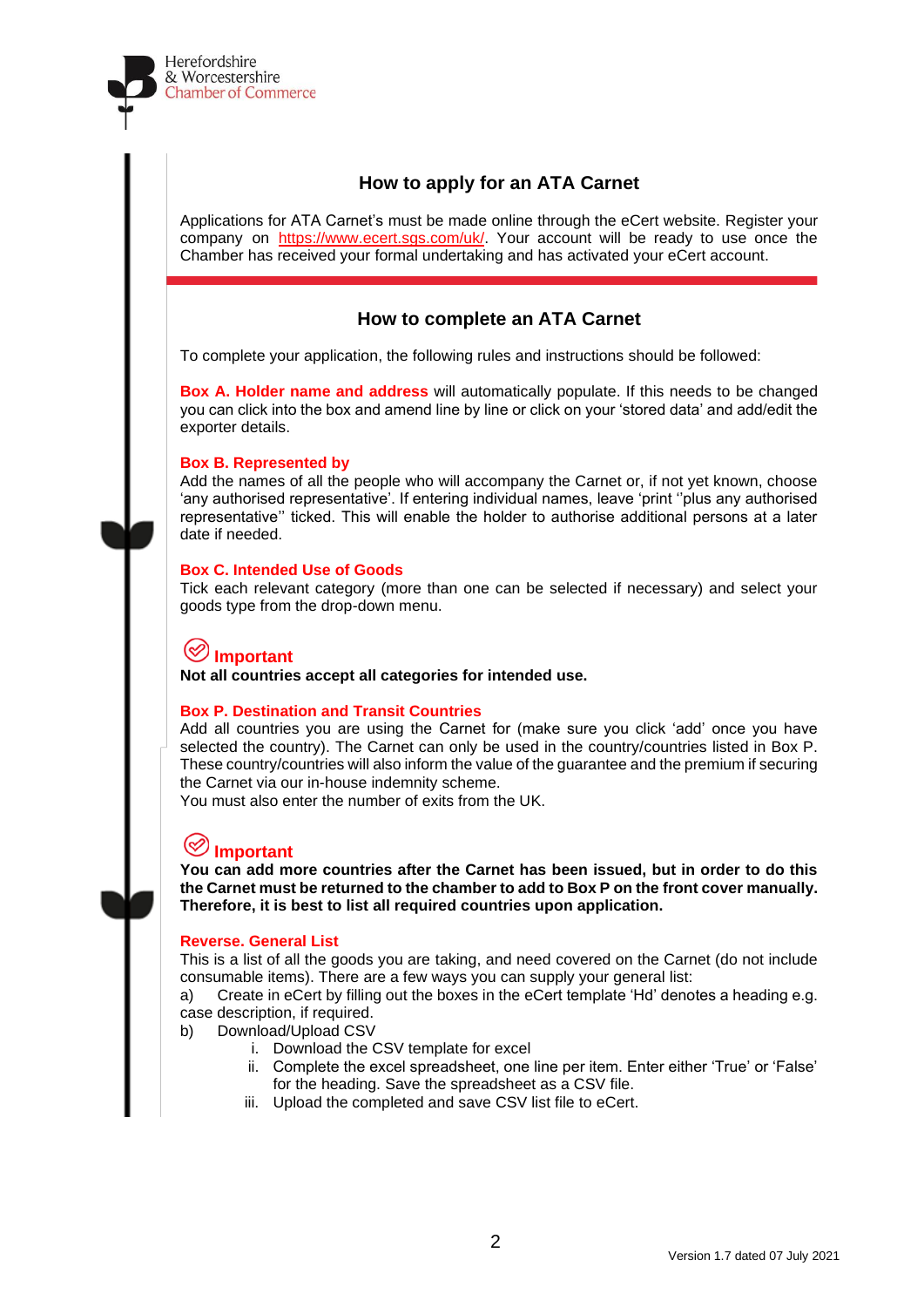

c) Upload to eCert. Please do not upload your own items list excel template. It will automatically be converted by eCert to a PDF file, from which we cannot extract and transfer the information we need to our own Excel file.

d) Email to Chamber. If you have completed the items list on a separate Excel workbook, you can email this directly to our Carnet team. However, you may be asked to add any missing or further information required. The team will transfer this information to the CSV template and upload to the Carnet application for you.

# **Important**

**You must enter the total value of goods, otherwise the list section will not be 'completed' and will remain as a red cross.**

#### **Security**

This is the Carnet Guarantee, which is security for the Chamber rather than an insurance for the Carnet holder or the items listed. Without this in place we, being the issuing body, would be left financially exposed to any potential claim made by foreign Customs Authorities. Claims would be made in the event of the Carnet not being used properly or the items being listed whilst in the country of temporary import for example Security can be provided in 1 of 4 ways:

#### a) Bank Draft/ Cash Deposit

This will be a percentage of the total value of the goods, which we hold until the risk of a claim has passed, then it is returned to you. The maximum time frame that we might need to hold the deposit for is 33 months from the Carnet issue date.

#### b) Immediate cover using the Aviva Guarantee Scheme

The guarantee is purchased from our in-house insurer, a premium and issue fee is charged and is non-refundable. If this option is selected an additional tab will appear on the left titled 'Aviva Guarantee'. This must be completed.

#### c) A Guarantee from the following bank or insurance company

Security can be arranged through your own bank (this must be an FSA recognised bank); we require them to return a form, which we can provide, confirming that this has been completed.

#### d) Continuing Guarantee

This is only an option for very high-volume customers who have an annual security though our in-house provider. Please only select this if you have this in place and agreed with the Chamber.

#### **Checkout**

Once all sections have been completed and all have 'green ticks' you can click on 'checkout' to submit your application.

Select your service and delivery method and click 'proceed to order summary'. We do not offer a priority service as we aim to process all application received by 1pm the same day (on the proviso no amendments are required).

Order Summary. Here you can amend the document signature and preview the forms if necessary. Click 'proceed to payment'

Payment Method. This will always be 'account' in the drop-down men. You can add any messages to the Chamber required e.g. postal address. Tick the conditions boxes and click 'submit application'.